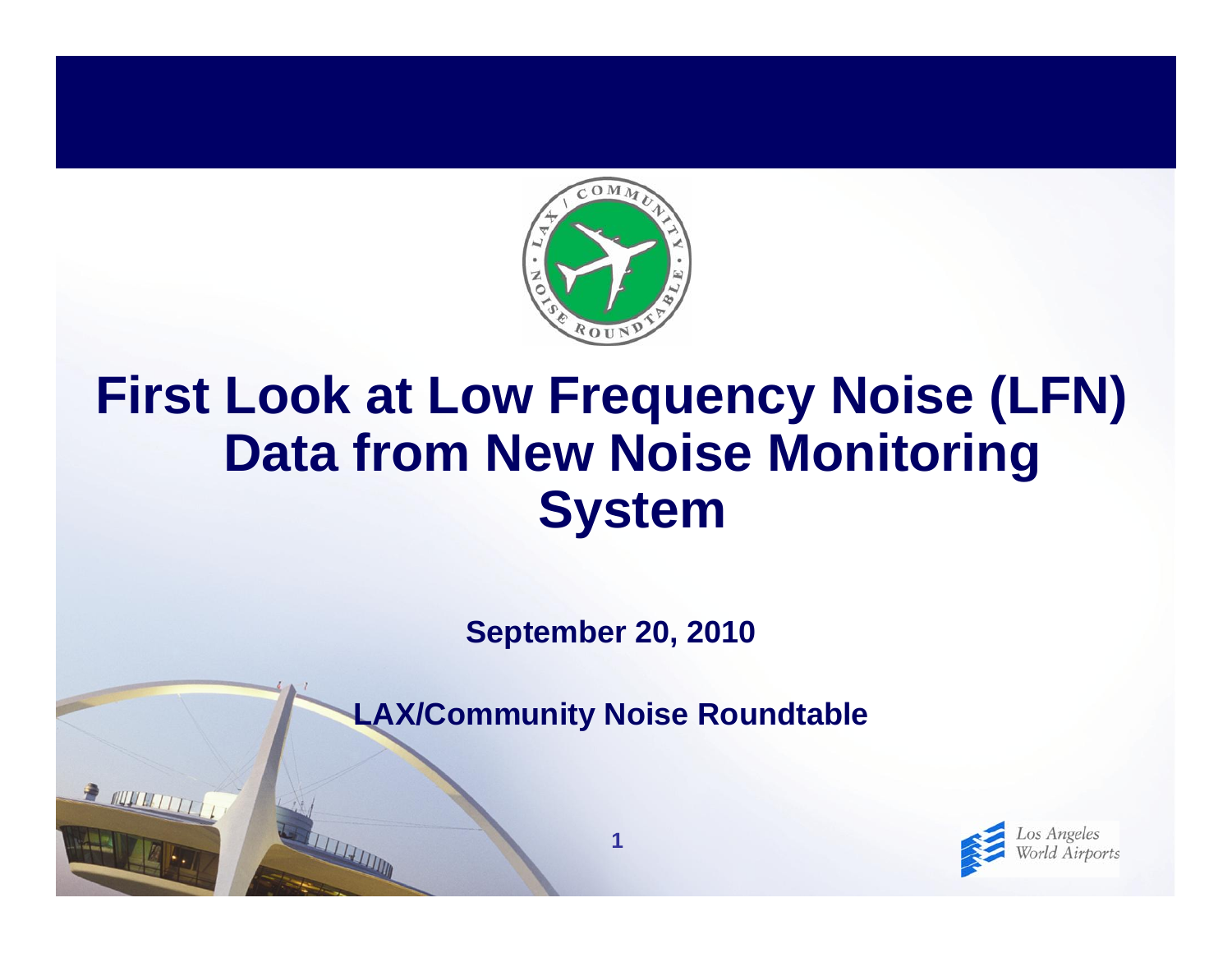## **Capability of New Noise Monitoring System to Measure LFN**

- **System is able to measure the following Cweighted noise metrics:**
	- **- Lmax**
	- **- SEL**
	- **- LEQ**

THE THE TIME OF

R INVENTIT

• **Enabled Noise Monitors to Measure LFN in February 2010**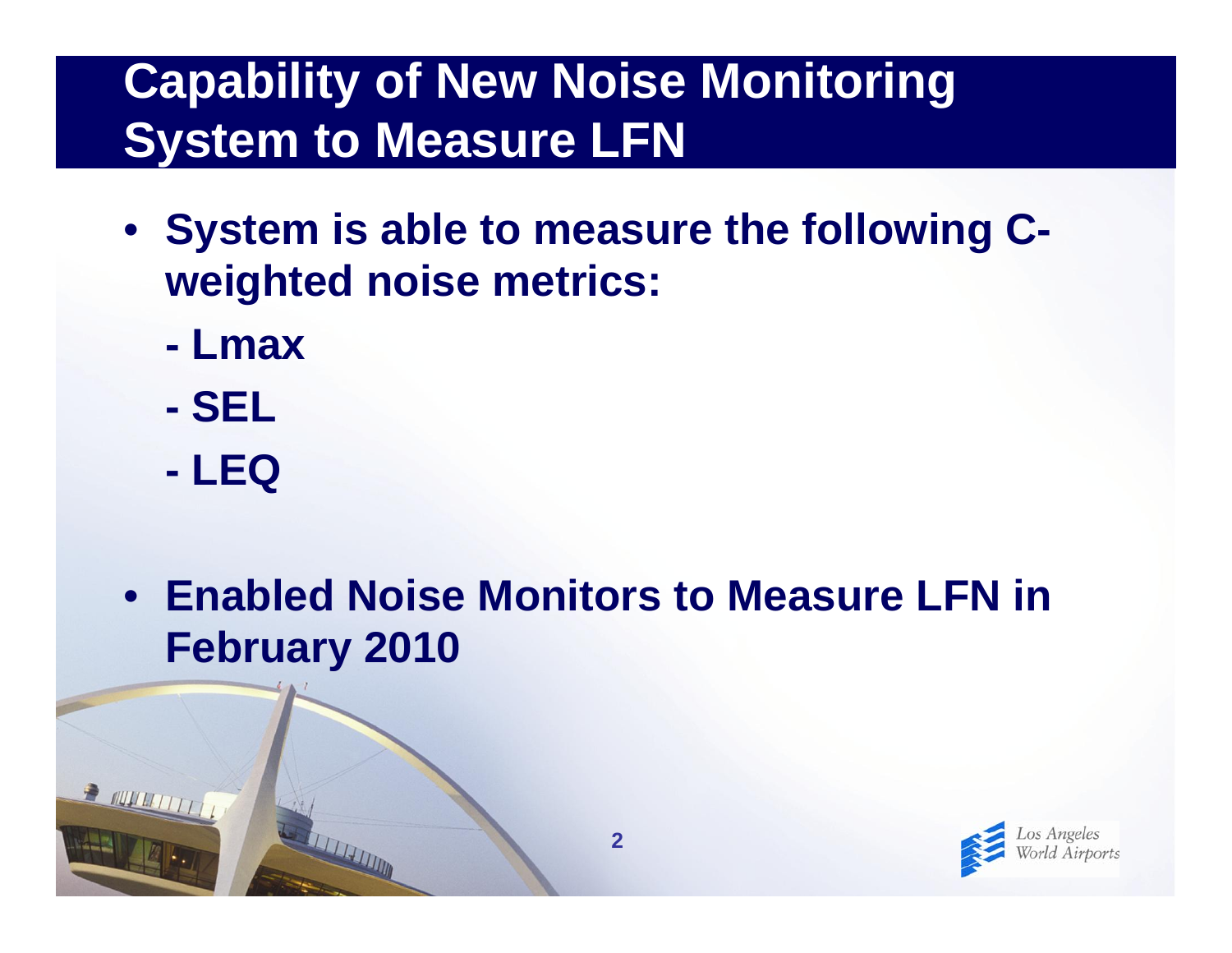## **Noise Monitors for Measuring LFN**

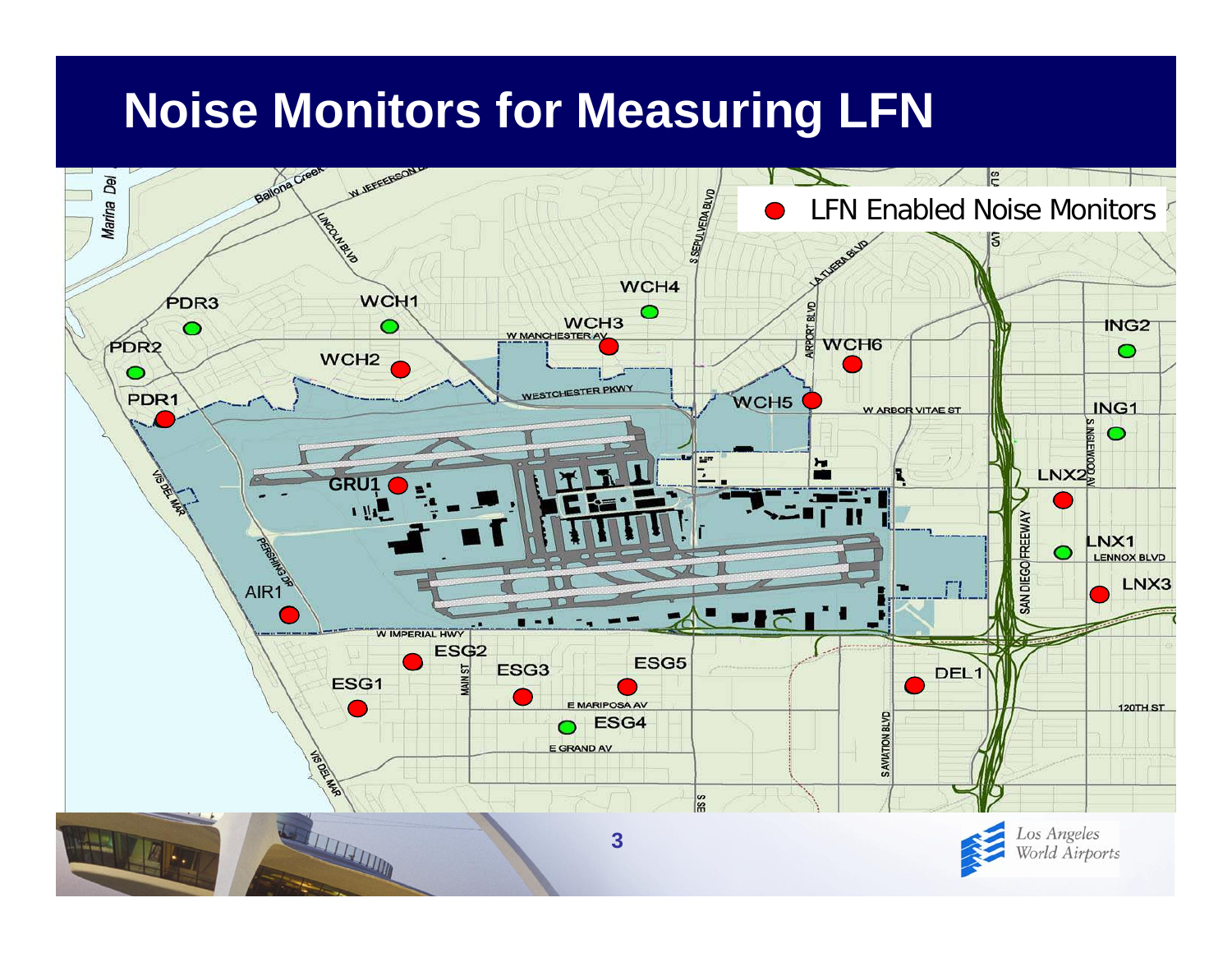# **South Complex – All LFN Enabled Monitors**

۴.



World Airports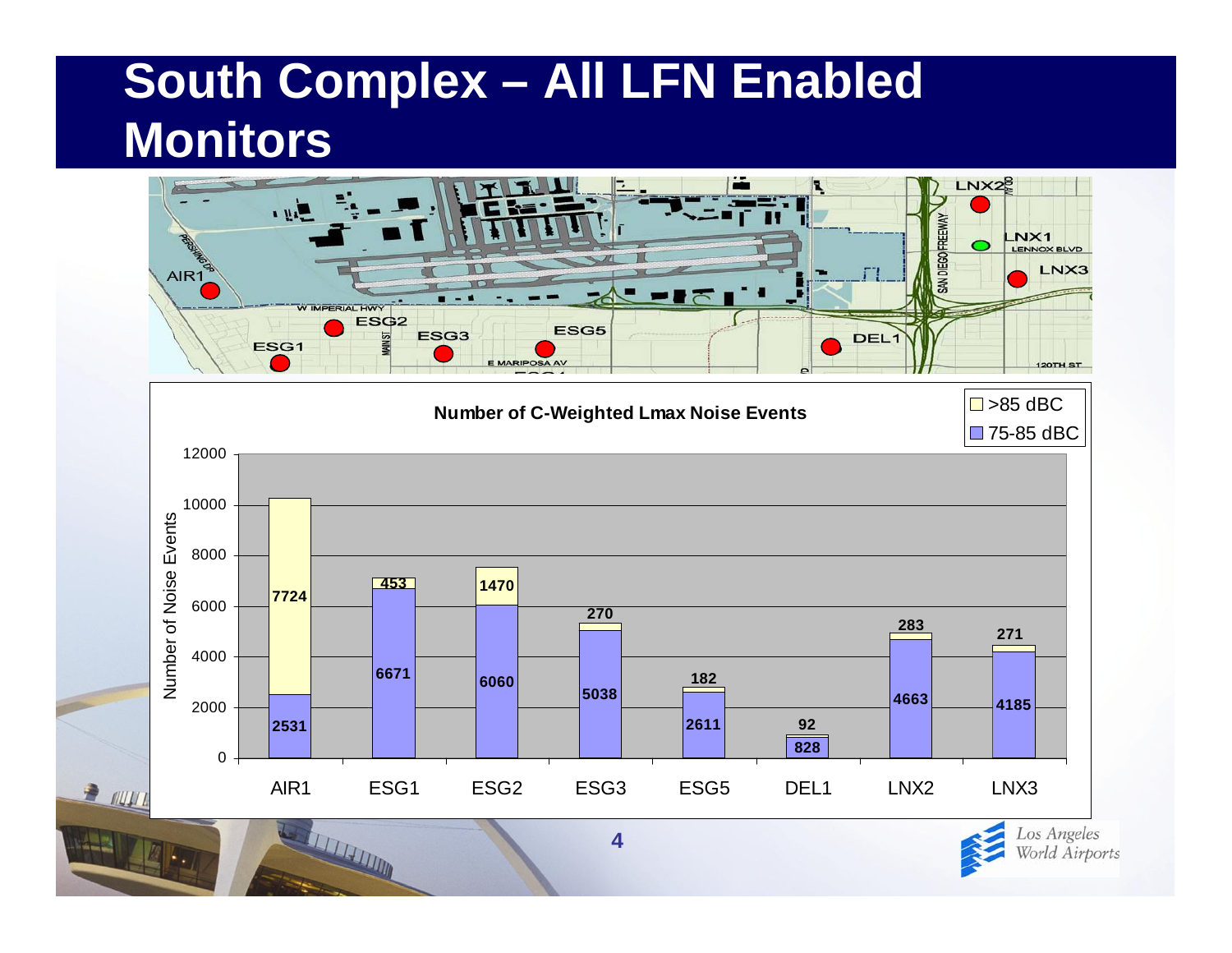#### **South Complex – ESG2 Monitor**

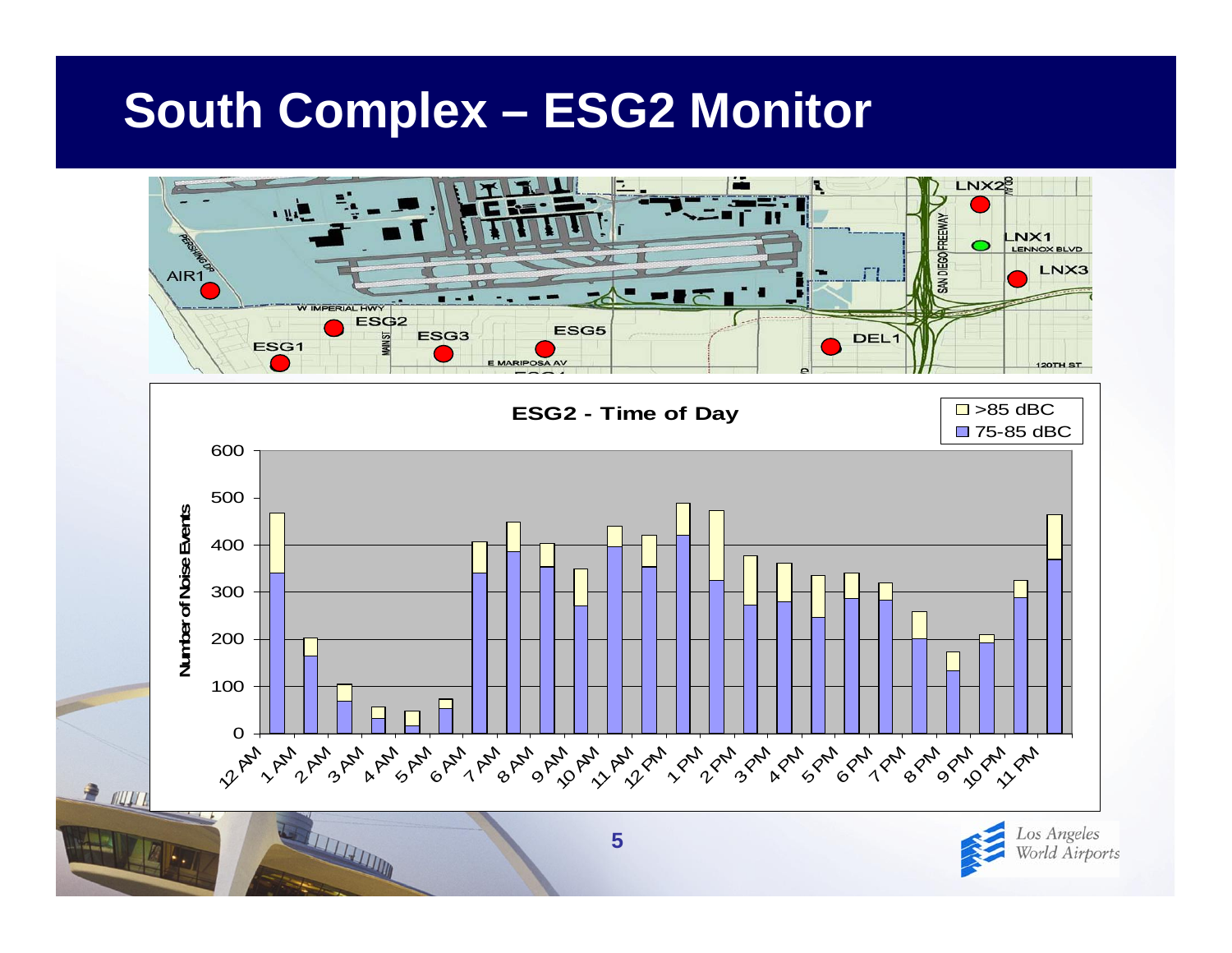#### **South Complex – LNX2 Monitor**

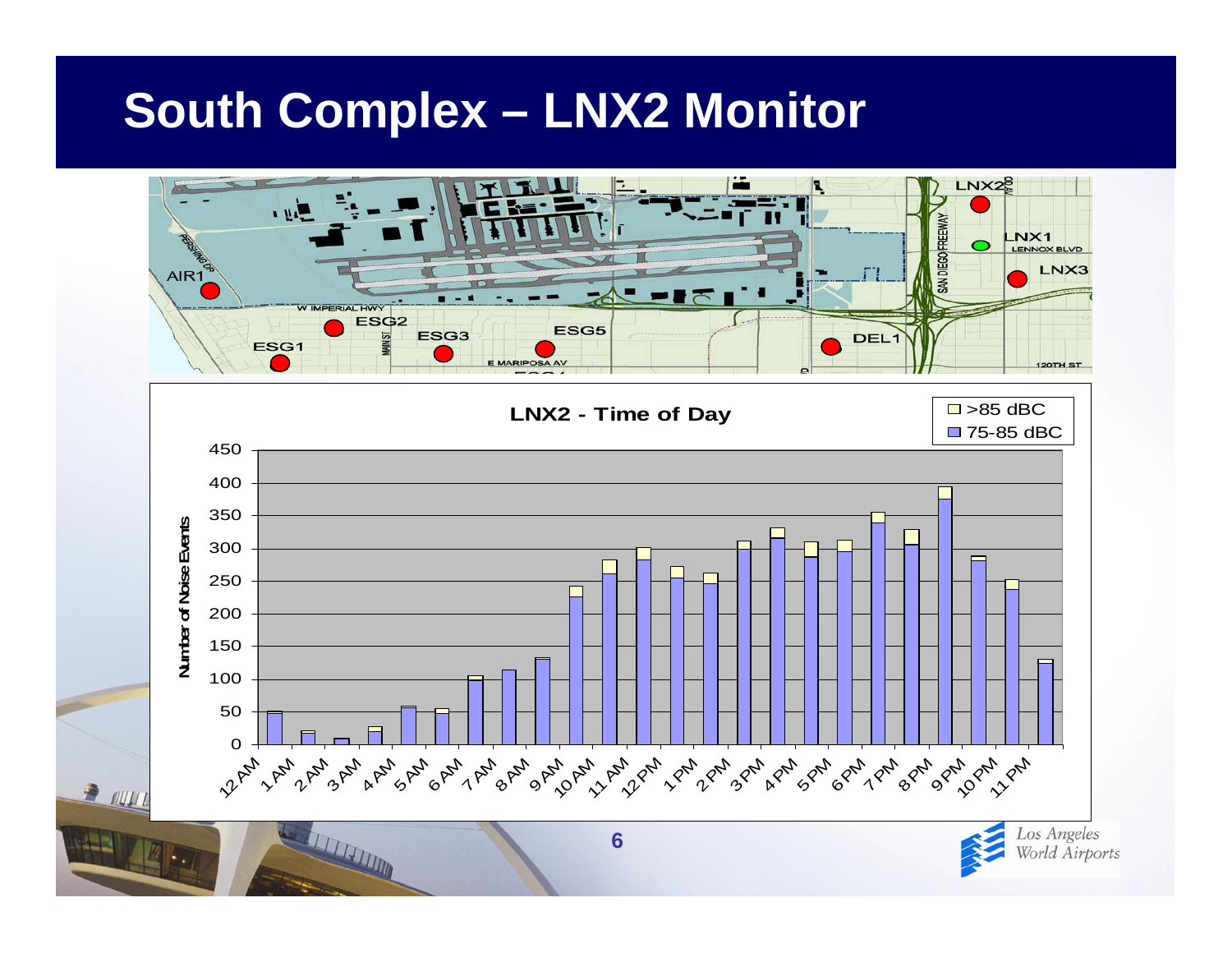# **North Complex – All LFN Enabled Monitors**





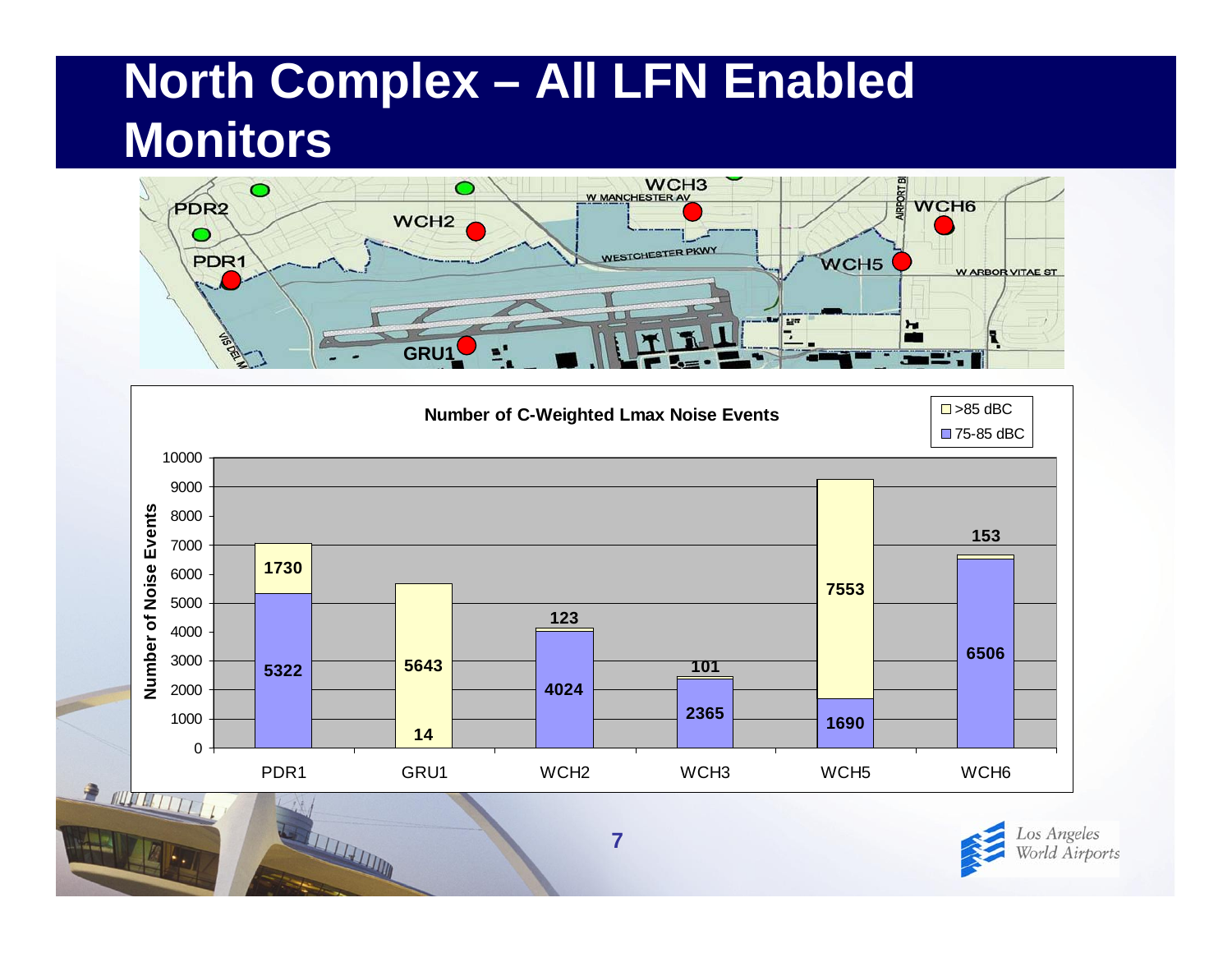## **North Complex – PDR1 Monitor**